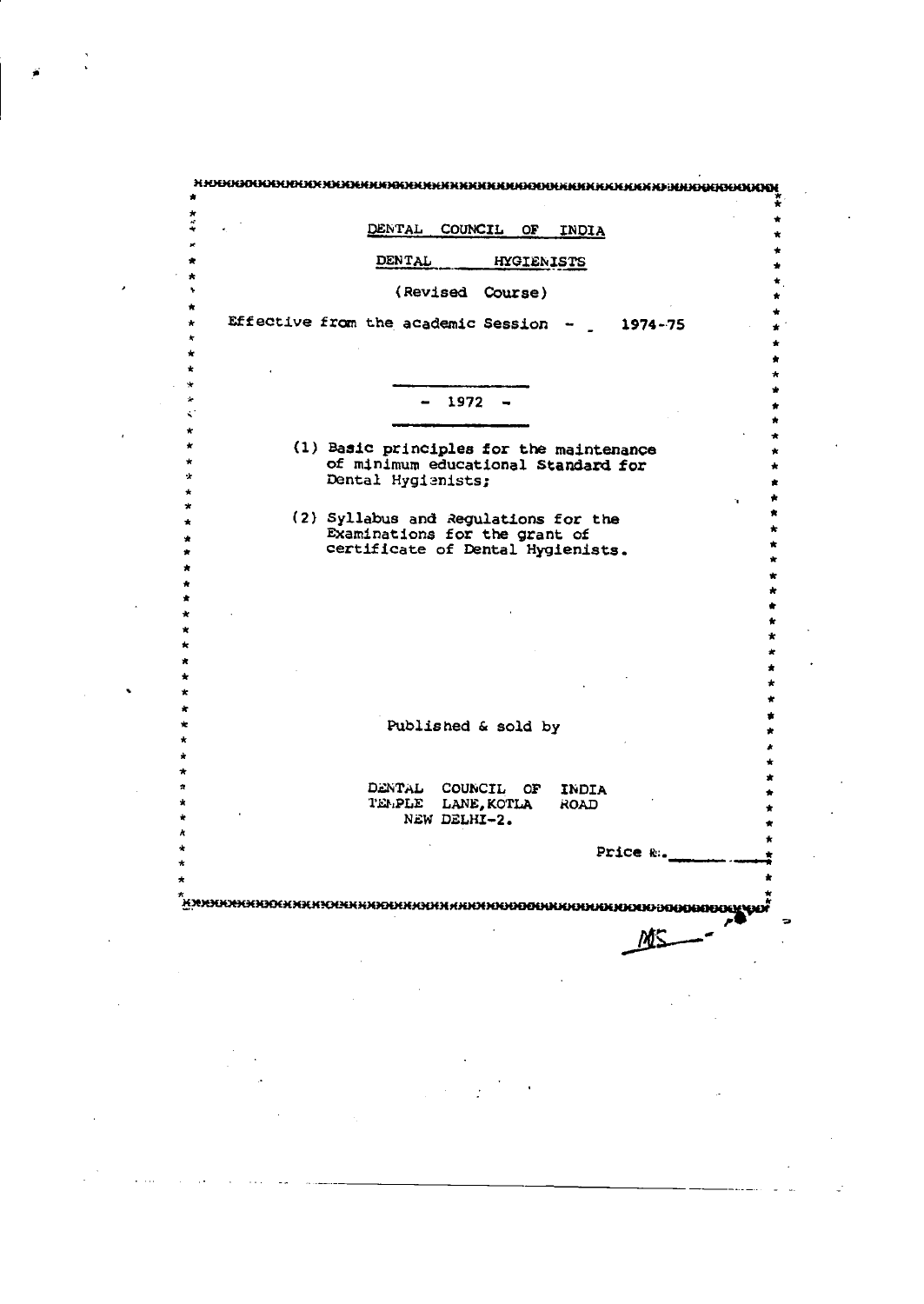#### DENTAL COUNCIL OF INDIA

### I. REGULATIONS FOR THE NAINTENANCE OF MINIMUM EDUCATIONAL STANDARD FOR DENTAL HYGIENISTS:

In exercise of the powers conferred by clause(1) and (2) and sub-clause(g) and (h) of section 20 of the Dentists Act, 1948. (XVI of 1948) the Dental Council of India hereby make, after consultations with the State Governments, the following Regulations for the maintenance of minimum educational standard for Dental Hygienists, the same having been approved by the Central Government.

#### Dental Hygienist is a person, not being a Dentist or a Medical Practitioner; who does Oral Prophylaxis, gives instructions in Oral Hygine & Preventive Dentistry, assists the Dental Surgeon in chair-side work and manages the office. He/She shall work under the supervision of the Dental Surgeon.

In order to regularise and standardise the conferment of the qualification for Dental Hygienists, it is prescribed that :-

The Institutions wishing to start courses for Dental Hygienists should seek prior approval of the Dental Council of India

The course of studies should extend over a period to two  $2.1$ academic yaars and lead to the qualification of Dental Hygienist Certificate.

 $3.$ A separate course shall be arranged for the training of Dental Hygienists by the Institutions.

 $\mathcal{L}^{\mathcal{L}}$ 

For the purpose of establishment of uniformity in Dental Education in this course throughout India, it is necessary that the course of instructions to be pursued in all the institutions should be standardised. To achieve this :-

- (i) a candidate should be at least 15 years of age at the time of admission or within 3 months of it and should be medicall, fit;
- (ii)a candidate must have passed at least Matriculation Examination of a recognished University taking Science subjects or an equivalent recognished qualification.

Contd...2. ŃЩ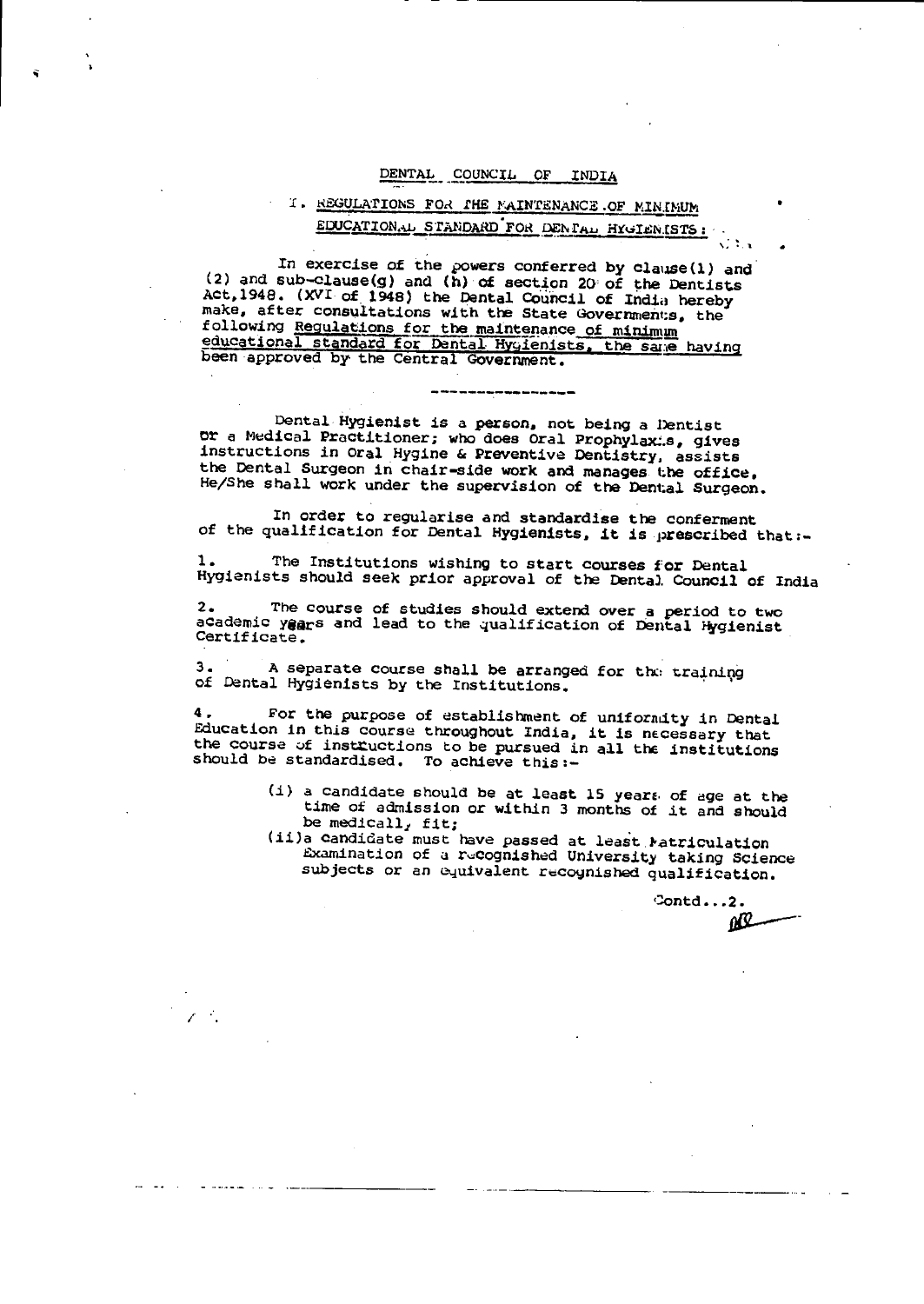5. The Course of study and Regulations for the<br>Certificate Examination and the Syllabus to be followed in<br>each subject has been drawn up and appended;<br>6. Minimum Requirements for institutions and way only

Example of the contract of the property of the contract of the contract of the contract of the contract of the contract of the contract of the contract of the contract of the contract of the contract of the contract of the

Ectures Practicals Subject  $\sim 10^{11}$  $\frac{1}{2}$ ີ່ນ ການເຈົ້າໃຈກໍ່ເປັນທີ່ ໃຫ້ອາຍາທີ່ ໄດ້ມາ ຕາມພິທີເດີນທີ່ ເຮົາໃຈກໍ່<br>ທ່ານ ໄດ້ເພື່ອ ເຈຍໃຊ້ທີ່ໃຫ້ເປັນທີ່ ແລະ ທ່ານ ກ່ຽວໃຈ<br><mark>Primary</mark> ທ່ານ ໃຫ້ອະນຸຊັດຕິທິ ແລະ ແລະ ທ່ານ <sub>ໃຊ</sub>້ງແຕ່ ເ primary a sale computer of the property of the second second to a second property of the second property of the Live and Dental My Spread in the 200 to 20 Million Mind of Rep. 200 . (2) Physiology, & Histo-<br>logy, General and Dental<br>(3) Materia Medica General and Dental  $25 \label{eq:2} \mathcal{L}_{\mathcal{A}}(\mathcal{A}) = \mathcal{L}_{\mathcal{A}}(\mathcal{A}) = \mathcal{L}_{\mathcal{A}}(\mathcal{A}) = \mathcal{L}_{\mathcal{A}}(\mathcal{A}) = \mathcal{L}_{\mathcal{A}}(\mathcal{A}) = \mathcal{L}_{\mathcal{A}}(\mathcal{A})$ Ã (4) Pathology & Bacter-  $\cdots$ 

Miology General and  $\begin{minipage}{.4\linewidth} \textbf{Dentail.} \end{minipage} \begin{minipage}{.4\linewidth} \begin{minipage}{.4\linewidth} \begin{minipage}{.4\linewidth} \begin{tabular}{l} \hline \textbf{1} & \textbf{1} & \textbf{1} & \textbf{1} & \textbf{1} & \textbf{1} & \textbf{1} & \textbf{1} & \textbf{1} & \textbf{1} & \textbf{1} & \textbf{1} & \textbf{1} & \textbf{1} & \textbf{1} & \textbf{1} & \textbf{1} & \textbf{1} & \textbf{1} & \textbf{1} & \textbf{1$  $\sim 10$  $\mathcal{A}^{\bullet}$  ,  $\mathcal{A}^{\bullet}$  , (5) Dental Radiology.  $\alpha = \sqrt{2}$ 

 $\frac{1}{2}$ (6) Food and Nutrition 30, 30, 40, 40, 40, 40, 50, 50, 70 (6) Food and Nutrition<br>(7) Dental Hygiene and  $25$ <br>(7) Dental Hygiene and  $25$ <br>(7) Oral Prophylaxis

ta masa

(8) English.

(9) Office assistance, and ... practice management, Book-Keeping and *<u> Myping Maritimes</u>* 

> TOTAL T 900 **Contd.....3.**

化亚丙酰氨酸乙酯

130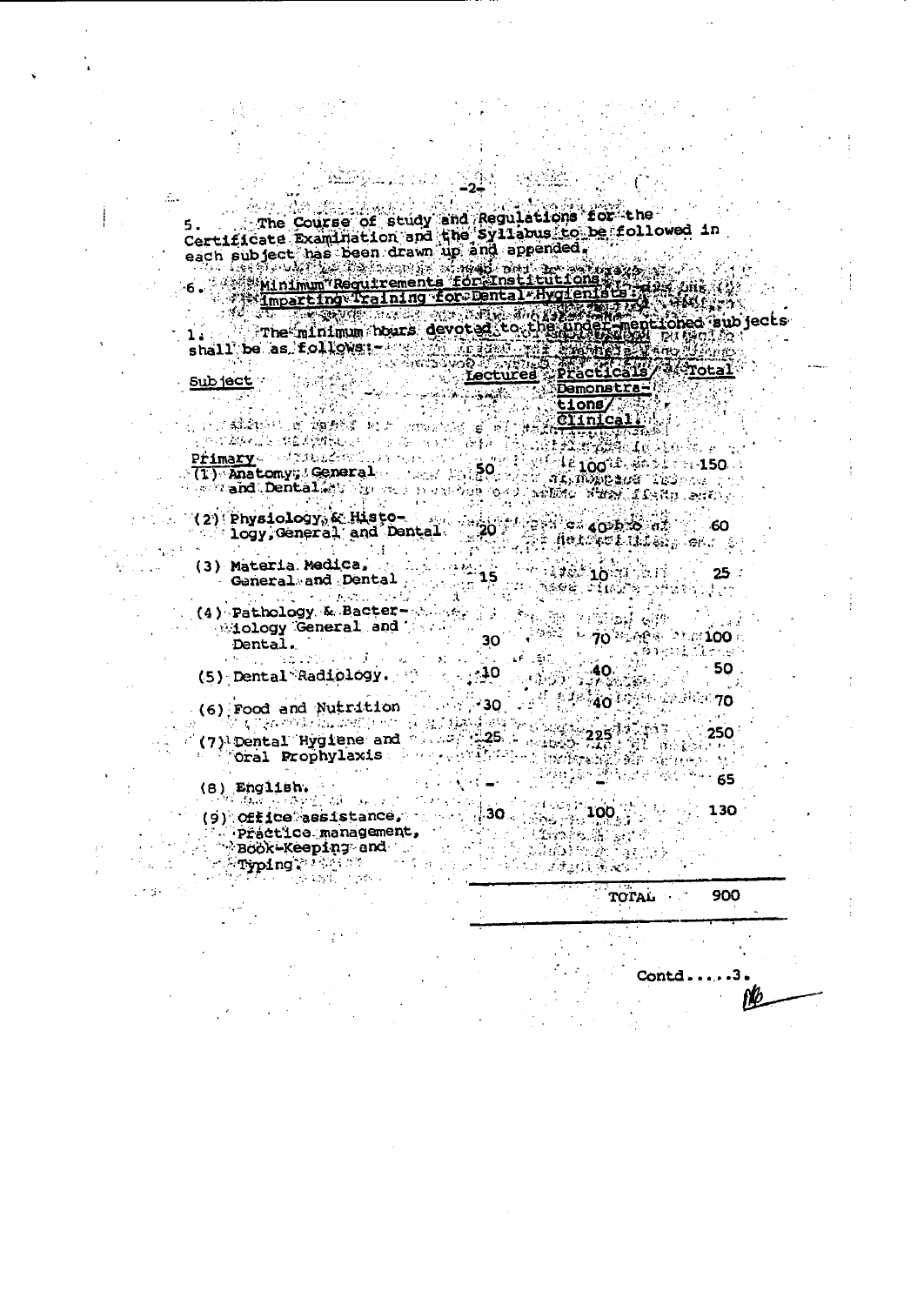Total Lectures Practicals/ Subject **SCR** and the planting the positive in the construction (8)

25

e destre des deux propositions de la participation de la proposition de la p Final west for some office is podded inclorates 11. ີ່ ເອຍເຊີງ<br>ອອ

(1) Dental Hygiene and l, oral Proghylaxis, da and spate an initial (is)

(2) (1) Denear Beaten and the designation of

(11) Boute Lion (2) (2) Social Section 1998 250

(111) Freventive Dentiscry 28 33 on Luc

210

 $(4)$  Dental Entre and random  $\overline{A}$  such and  $\overline{A}$ Orientartion in 15. Dentibury.  $\mathbb{R}^2$ 

(S) Dental Materials

Acoustanceses. ∴ 870

**Most tearetheas** 

 $375<sub>1</sub>$ 

 $15$ 

חל

(2) The classes in different subjects of the ourriculum should<br>be taught exclusively for the sometime and the corriculum should

(3) There about a structure we have been every 10 students

<sub>ۄ</sub>ڿۯ<sub>ٵ</sub>ڿ؋<sub>ٚۼ</sub> (4) There should be stileast one there exercise every 20 students workung in the technical Laboratories at any given time.

(5) For the teaching of dental subjects no persons except those<br>holding recognized dental qualities (long shall be amployed as Instructors. For Clinical and Practical Theoretical based on persons holding recognised dental Hygiene Qualitection stable be eligible.  $\gamma_{\vec{k}}$ 

Contd.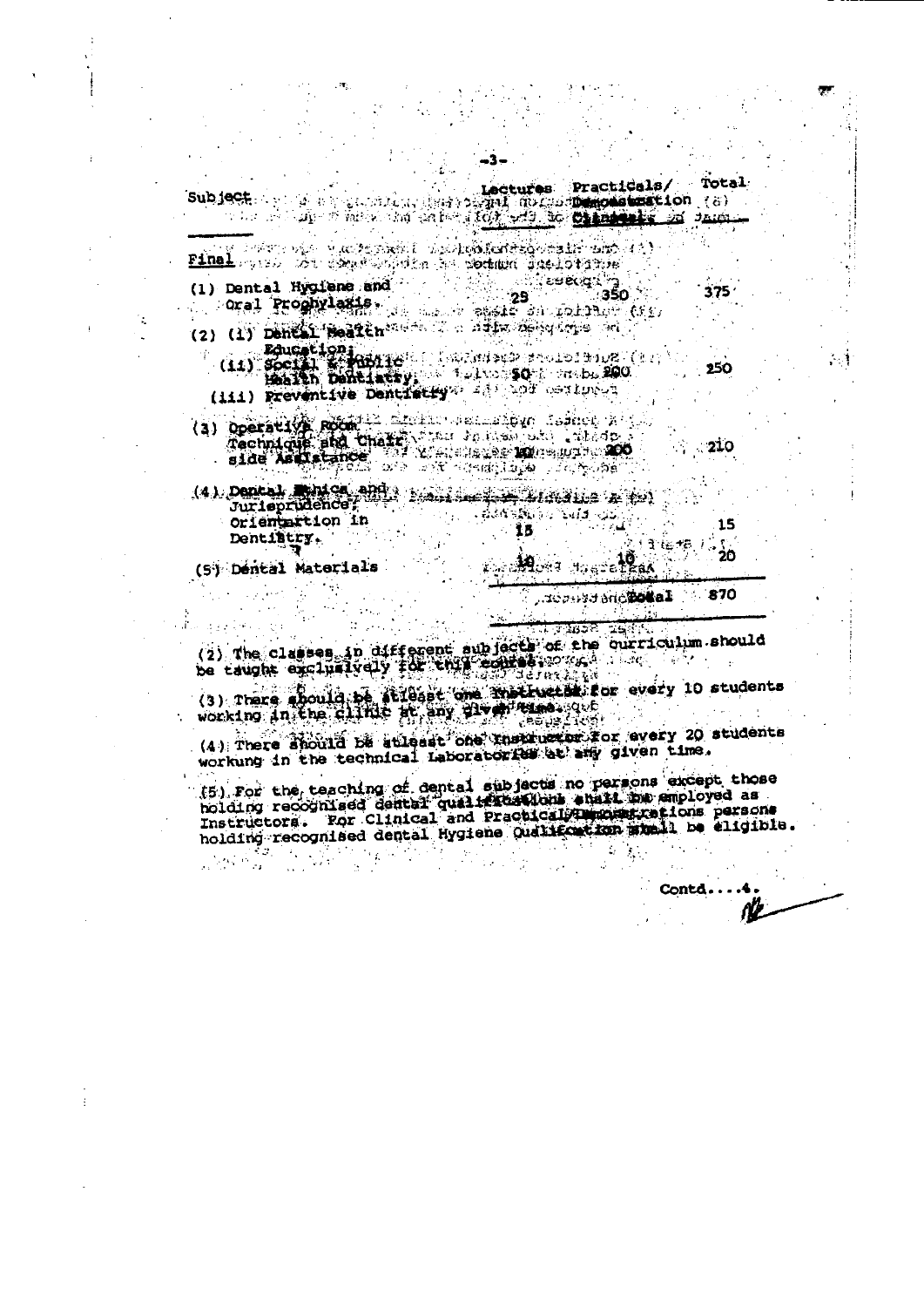97 V.C  $12.23.11$ (6) free The anatitution imparting training in this course . must be possessed of the following minimum requirements :-

> (1) One Histopathological laboratory equipped with sufficient number of microscopes for demonstration<br>purposes :<br>(11) Sufficient class rooms at least one of which must

be equipped with a lantern for projection.

(111) sufficient vechnical laboratories application<br>etudent is provied with suffabile fact lites!<br>fequired for the course application

(iv) a dental hygienist clinic fitted with one dental<br>chair, one dental unit/dental supplier a set of hand<br>"Instruments separately for each student Poid"

(v) A Suitable professional Library, should be available<br>to the students.<br>fractional contraction of the students of the students of the students.

 $7.$  Staff:  $Q_{\rm eff}$  .  $\sim 5\%$ 

 $\mathcal{N} \sim 10$ 

 $\mathcal{L} \subset \mathcal{L} \times \mathcal{L}$  .

Assistant Professor وأستهدأ واستدمته متسامعتك فالمحامدة

feDemonstrator.

 $\frac{1}{2}$   $\frac{1}{2}$   $\frac{1}{2}$   $\frac{1}{2}$   $\frac{1}{2}$   $\frac{1}{2}$   $\frac{1}{2}$   $\frac{1}{2}$   $\frac{1}{2}$   $\frac{1}{2}$   $\frac{1}{2}$   $\frac{1}{2}$   $\frac{1}{2}$   $\frac{1}{2}$   $\frac{1}{2}$   $\frac{1}{2}$   $\frac{1}{2}$   $\frac{1}{2}$   $\frac{1}{2}$   $\frac{1}{2}$   $\frac{1}{2}$   $\frac{1}{2}$ 

(Full time)

Contd: 5.

As required.

other staff<br>As required<br>Note: Appropriate Department to teach?the?Dental?

departments exigting by the dental (  $\hat{C}$  ,  $\hat{C}$ 

COT NOH & FW(Deptt) of Health) Noty 12017/12/82-PMS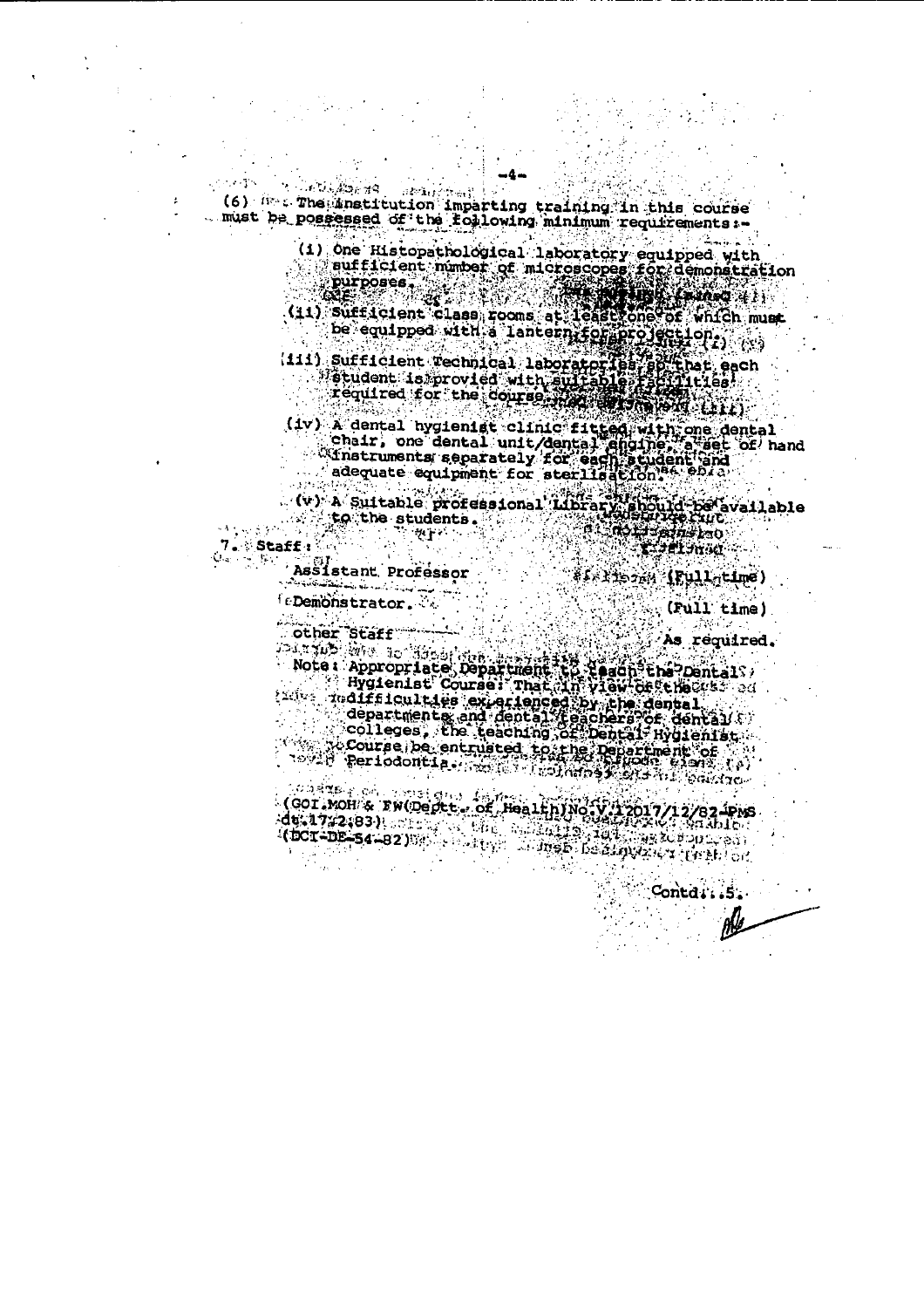#### II. THE DENTAL HYGIENISTS (GRANT OF CERTIFICATE) REGULATIONS.

-5-

In exercies of the powers conferred by sub-section (1) read with clause (g) and (h) of Sub-Section (2) of<br>Section 20 of the Dentists Act 1948 (XVI of 1948) the Dental Council of India hereby make, after consultation with the State Governments, the following ReGULATIONS the same having been approved by the Central Government,

 $L$  and  $\sim 10^{11}$  . These Regulations may be called the These regulations (GRANT OF CERTIFICATE) <u>genoaktek kokum</u>ator (d. 1871)<br>1913 - Gert Britain, de Afrika kokumator<br>1920 - Jack Portugal, alemaniar (d. 189 के देखें हैं।<br>जन्म

An Examination for the grant of Certificate of Dental а. Hygienists shall be conducted by a Board of Examiners appointed by the institutions imparting training for qualification of and that atleast one of the Examiners must be external from.

Note: Qualifications/eligibility to appointment as Examiners for Dental Hygienist Examinations

- 1a) He should be registered in Part 'A' of the Dentists Register maintained under the Dentists Act, 1948; and (GOI.MOH.NO.F.6/8/57 MI dt.8.2.1957)-DCI-9G-58
- b) That medical persons teaching medical subjects may be appointed as Examiners for medical subjects even though they are not registered under the Dentists Act 1948. (GOI-MOH-NO-F-6-8/57-MI dt.27.12.58)DCI-9G-58

He should be an active teacher of the concerned  $2.$ course or in the concerned subject/s at a recognised dental/medical Institution. (GOI-MOH&FW(Deptt.of Health) No.V.12017/11/82-PMS dt.14.2.83) DCI-DE-54-82.

The Examination shall be held twice a year, on such dates as may be fixed. The Examination shall consist of two parts; (1) Primar, and (2) Final Certificate Examination.

## THE PRIMARY EXAMINATION

 $3.$ 

The Examination shall be open to any student who

(a) has been enrolled during one academic year preceeding the examination in an institution recognised by the Dental Council of India for this purpose.

Contd...6.<br> $\mu$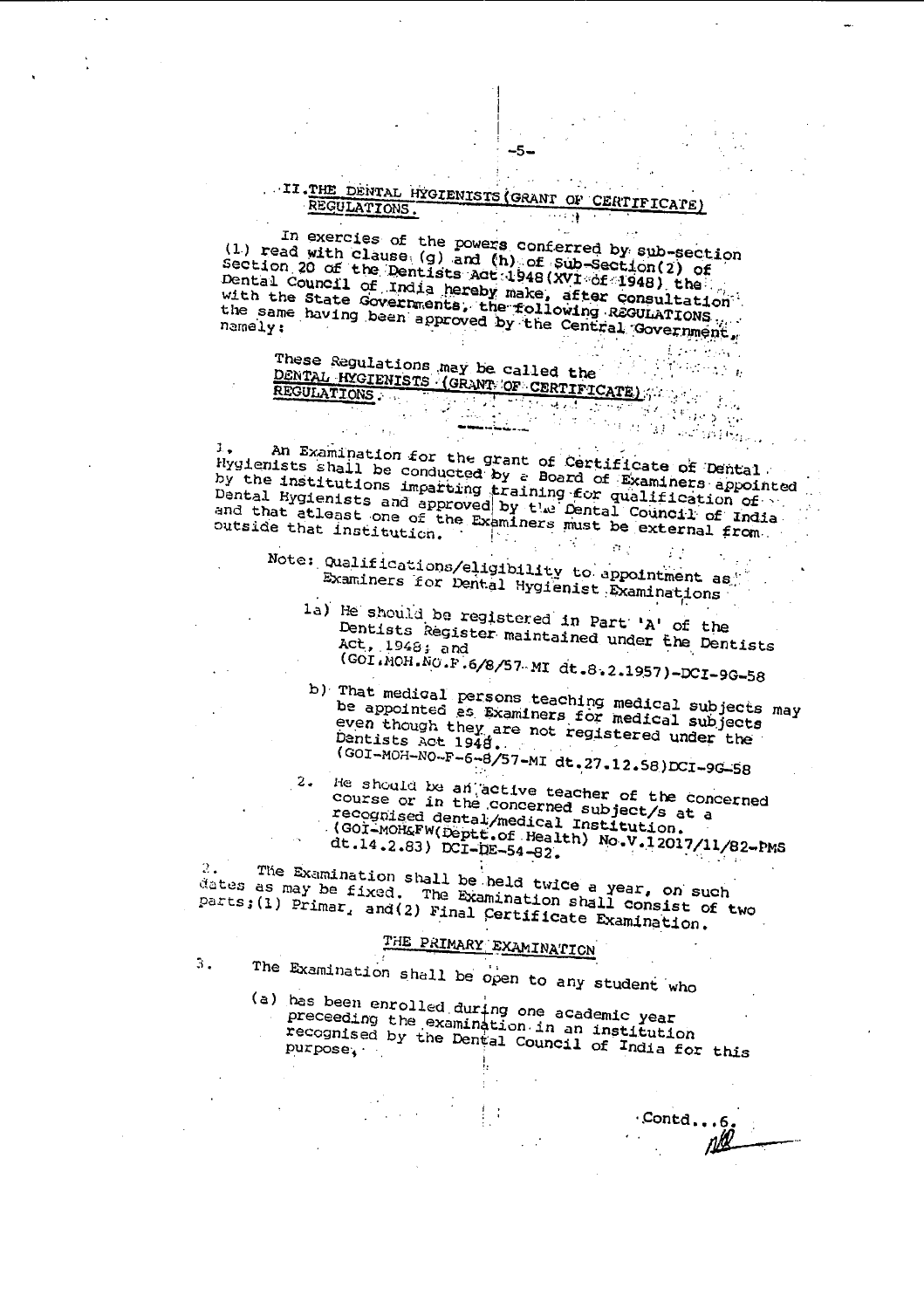- (b) has passed not less than one academic year preceding the examination the Matriculation Examination (of a Fecognised<br>University taking Science subjects or an equivalent recognised qualification:
- l tha The Library and the 铁酸铁制油 المواطنة وأهاراه (c) has his/her name, submitted to the Board of Examiners, by<br>the Head of the institution in which he/she is enrolled;<br>(d) Produces the following certificates signed by the Head if
- -

1) of good character;<br>
11) of having attended not least than seven y't lwa percent of the<br>
full course of lectures delivered and principle (216) demonstration/clinical conducted in each of the subjects of examination. Series Suite<br>Series Suite

ting.

**JALEMAN** 

Provided that the head of the Institution and I have power to<br>exclude any candidate from the examination if hells satisfied that<br>such a candidate is not a fit person to be admitted thereto.

4. Every candidate shall forward his/her application to the prescribed fee, A candidate who fails to pass or present himself/ herself for examination shall not be entitled to claim a refund of the fee. a sa salah 19.<br>Manazarta

5. Every candidate shall be examined in the following subjects comprising of three papers as follows:- wellow . 1. 有机、水泥、

Paper I. Anatomy, Physiology & Histology, 30)

PaperII. Materia Medica, Pathology & Bacteriology. PaperIII. Food Nutrition: & Radiology. 2773.

Marks for each of the papers shall be as under: -

 $\alpha = \frac{1}{2}$ 

Written

Oral

 $\sim 10$  .

 $\mathcal{M}^{\mathcal{A}}$  and  $\mathcal{M}^{\mathcal{A}}$ stine berefer h na ast  $\mathcal{L}^{\text{st}}(\mathcal{D},\mathcal{D}) \cong \mathbf{25} \mathcal{L}.$ **KONSTRUCT**  $\mathbb{Z}^2_{1,2}$  $\mathcal{M}(\mathcal{A})$ in vindowi

 $\sim$   $\sim$   $100$   $\sim$ Practical 图解

200<sub>0</sub> - Johann Mort Wil TOTAL REAL र्फ प्रेस के साथ संस्कृत के साथ संस्कृत and the collection of version in

 $\sim$ 

 $\mathcal{L}_{\rm{eff}}$ 

Each written paper shall be of three hours. All the

Part of

 $\mathcal{L}_{\rm{max}}$ 

ang menyerah di makali dan pada dalam pada

With an experience of  $\mathsf{Cond}_\bullet, .7$ .

a na sinai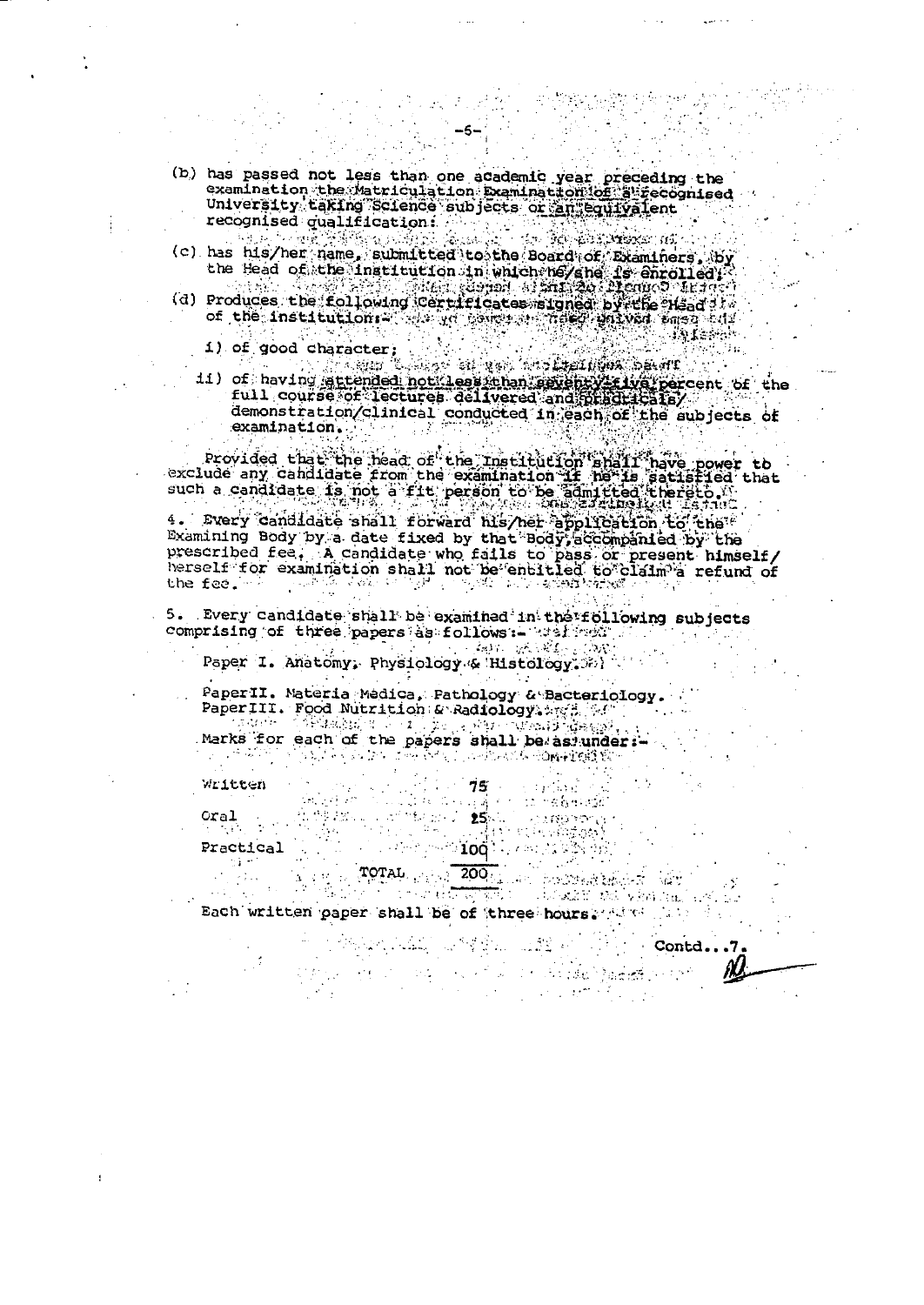Every candidate shall be required to take up all 6. subjects of the examination. A gandidate failing in any paper or papers of this examination before being permitted to reappear at the subsequent examination, 

A candidate, who passes in any one of more papers A Cappure and One Peece, One of Light and A cappure and A cappure and A cappure and A cappure and A cappure and A cappure and A cappure and A cappure and A cappure and A cappure and A cappure and A cappure and A cappure an in the rest in which he/she has failed in any subsequent<br>examination with n a period of two years, whiter two years<br>the candidate will have to appear in all the papers of this examination. 7. The minimum number of marks required to pass the examination shall be fifty percent in each paper both in the (i) written and oral and (ii) practical parts of the examination.

Candidates who obtain minimum of seventy five percent<br>of the marks in any caper shall be declared to have passed<br>with distinction in a particular subject/s. Candidates who do not pass in all the papers of the PRIMARY EXAMINATION at one and the same time shall not be declared to have passed with 'distinction', here 这些人就是

 $\mathcal{F}(\mathcal{L}_\mathcal{G},\mathcal{L})$ As soon as possible after the examination the Board of 8. Examiners shall publish a list of the candidates who have passed Each successful candidate shall be granted a

### **EHE FINAL CERTIFICATE EXAMINATION**

- This examination shall be open to any student who 9.
	- proceding the examination in an institution approved
		- by the Dental Council of India for the purpose;  $_{\rm{p}}$   $_{\rm{p}}$   $_{\rm{p}}$   $_{\rm{p}}$   $_{\rm{p}}$   $_{\rm{p}}$
	- (b) has previously ( the Primary Examination for the Certificate of Dental Hygienists:
	- (c) has his/her name submitted to the Board of Examiners by Head of the institution in which he/she is enrolled;
	- (d) Produces the following certificates signed by the Head of the Institution:-医正常精神病
		- (1) of good character; ...

 $\mathcal{L}_{\text{max}}$ 

 $\text{Cond} \ldots 8$ .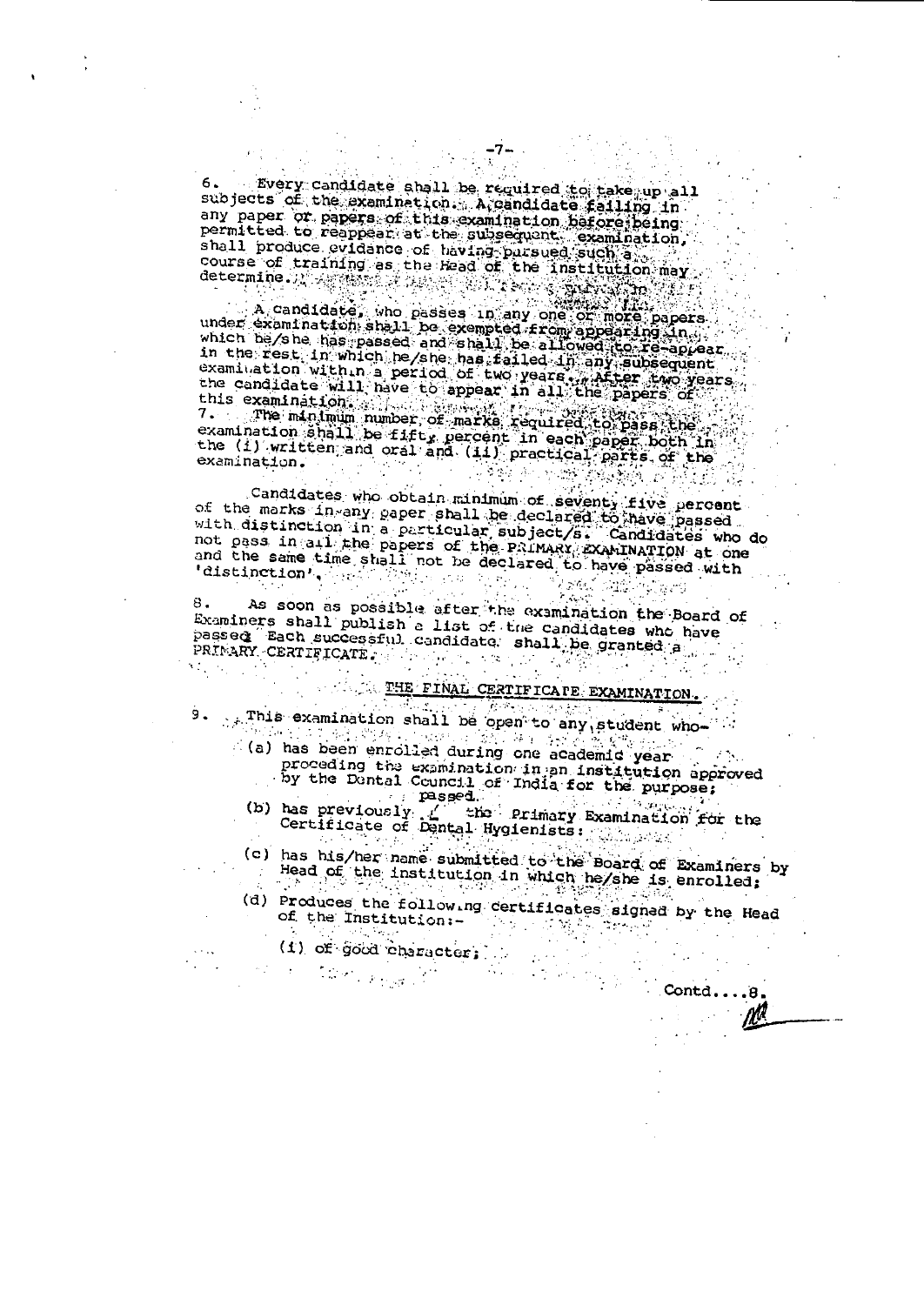exploration of the contract of the second of the property of the second of the second of the second of the second of the second of the second of the second of the second of the second of the second of the second of the sec

 $1 - 9 - 1$ 

 $\sim$  is red ed . Like ur NOTūvkLNVXH Xuvnius eus pesses SarAru 70 (FFF)

The main the inclusion in the set of a resolution of the contract of the set of  $\alpha$  resolution in the set of  $\alpha$  resolution in the set of  $\alpha$  resolution in the set of  $\alpha$  resolution in the set of  $\alpha$  resolution in th

**Second Company Company Company Company Company Company Company Company Company Company Company Company Company** 

The Control of Control Control Control Surmorfor edition and of earth to Sure raduoo sinofans<br>Surmorfor editure pentuscie so Trene easerpinoo Areas estill

**REAL SALE** 

i i Firen - 安然感到

 $\sqrt{7}$  ) of  $\frac{1}{3}$ .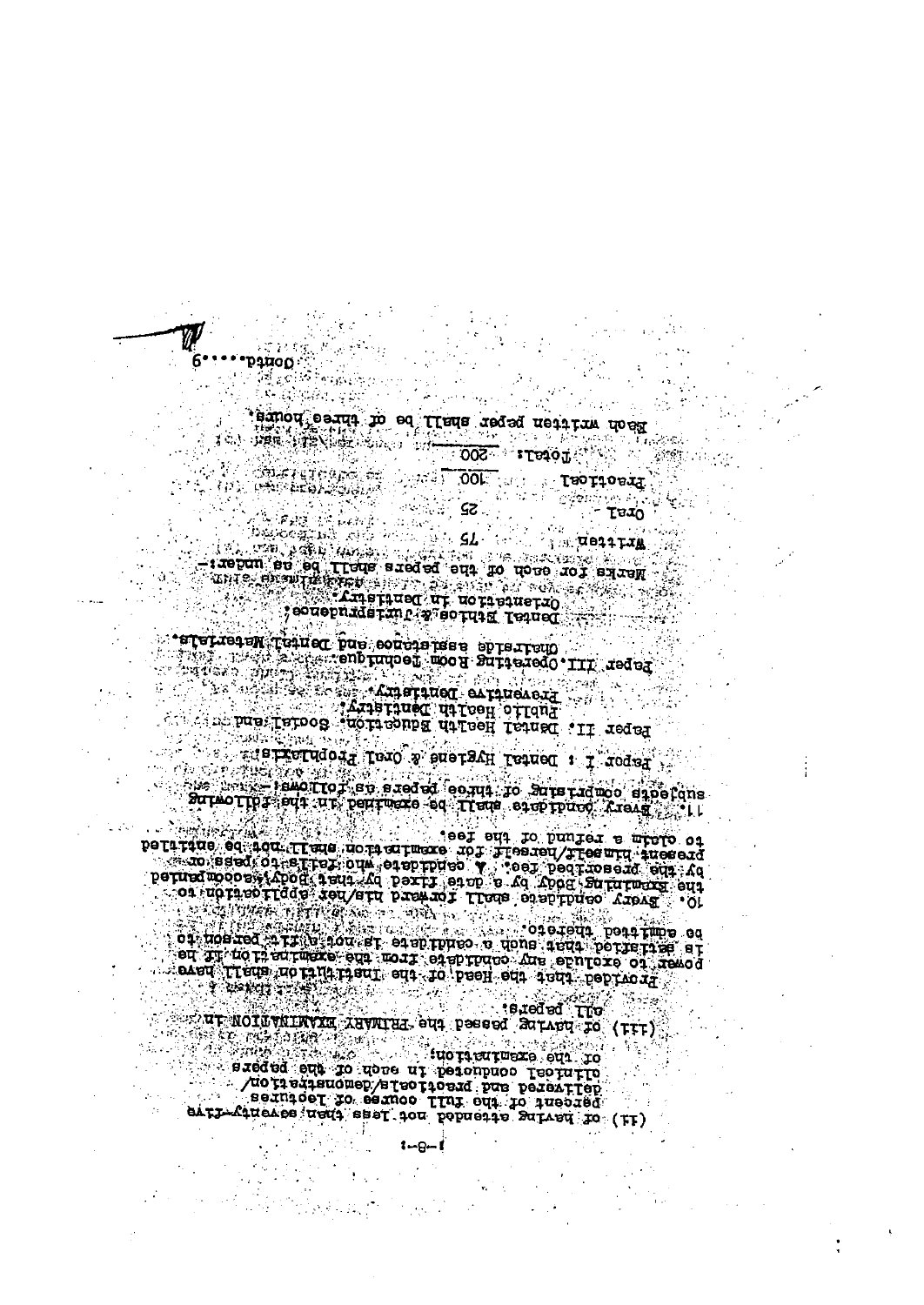12. Every candidate shall be required to take up all papers of the examination. A candidate falling in any paper of the papers of this examination before being permitted to reappear<br>at the subsequent examination, shall produce evidence of having

at the subsequent examination, shall produce exidence of having<br>pursued such a course of training as the Head of the institution<br>may determine.<br>A candidate, who passes in any one of more papers under<br>examination shall be a

The minimum number of marks required to pass the examination  $13.$ shall be fifty percent in each paper both in the (1) witten shall be littly percent in each paper your antition, the system and oral and (11) practical parts of the examination. Candidates who obtain minimum of Seventy five percent of the marks in any paper shall be declared to/hav particular subject. Candidates who do not pass in all the papers<br>of the FINAL EXAMINATION at one and the same time shall not be. declared to have passed with 'distinction.' Agus

14. As soon as possible after the examination the Board of Examiners shall Publish a list of the candidates who have passed. Each successful candidate shall be granted a certificate Of FINAL EXAMINATION. - 新元  $\frac{1}{2}$ أأتملهم

 $\mathbf{H}^{\text{int}}$ 

 $\mathbb{R}^2$ an <del>control</del>

 $\label{eq:1} \frac{1}{\sqrt{2\pi}}\sum_{\alpha\in\mathbb{Z}}\frac{1}{\sqrt{2\pi}}\sum_{\alpha\in\mathbb{Z}}\frac{1}{\sqrt{2\pi}}\sum_{\alpha\in\mathbb{Z}}\frac{1}{\sqrt{2\pi}}\sum_{\alpha\in\mathbb{Z}}\frac{1}{\sqrt{2\pi}}\sum_{\alpha\in\mathbb{Z}}\frac{1}{\sqrt{2\pi}}\sum_{\alpha\in\mathbb{Z}}\frac{1}{\sqrt{2\pi}}\sum_{\alpha\in\mathbb{Z}}\frac{1}{\sqrt{2\pi}}\sum_{\alpha\in\mathbb{Z}}\frac{1}{\sqrt{2\pi}}\$ 

 $\frac{1}{10}$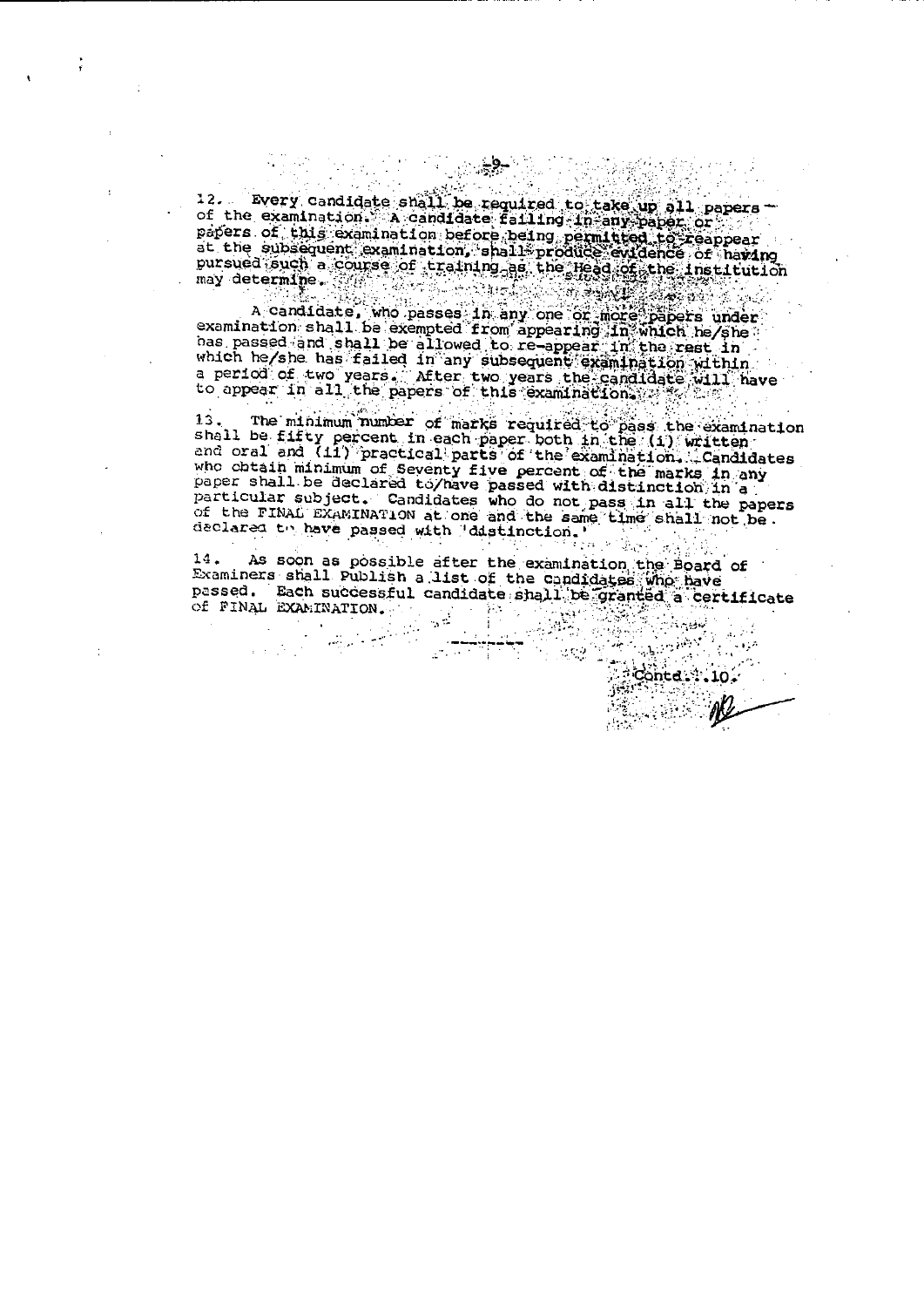III. SYLLABUS FOR THE DENTAL HYGIENISTS COURSE PRIMARY TELEVISION PRIMARY<br>(1) ANATOMY, GENERAL AND DENTAL

General structure of mucous membrane; bones, muscles,

Elementary Knowledge of development of the jaws and teeth.

Structure, nomenclature and morphology of human teeth.

Eruption, re-sorption & occlusion of teeth.

Relationship of teeth with investing tissues.

Muscles of mastication and facial excression 9. Tempro-mandibular Articulation.

Course and distribution of Vth and VIIth Cranial nerves.

<u> 대학 활</u>용된

熱水素

Practical

Demonstrations on dissected body excluding. exterimities. Osteology of head and neck in general and face in particular.

**Control of the Agent** 

Morphology of teeth.

 $\label{eq:2.1} \mathcal{L}_{\mathcal{A}}(x) = \mathcal{L}_{\mathcal{A}}(x) + \mathcal{L}_{\mathcal{A}}(x)$ 

Alveolar process of jaw bones.

Section of tooth in situ.

(2) PHYSIQ OGY & HISTOLOGY, GENERAL & DENTAL: Cell structure of the human body.

Brief description of the histology and function of various dental and oral tissues e.g. Gingiva, Periodontal membrane. Alveolar process, cementum, Enamel, Dentine, Nasmyths membrane, Pule etc.

e greve S Salivary glands, ducts and their functions. Composition and function of Saliva.

Mastication, deglutition & Phonation.

Contd...11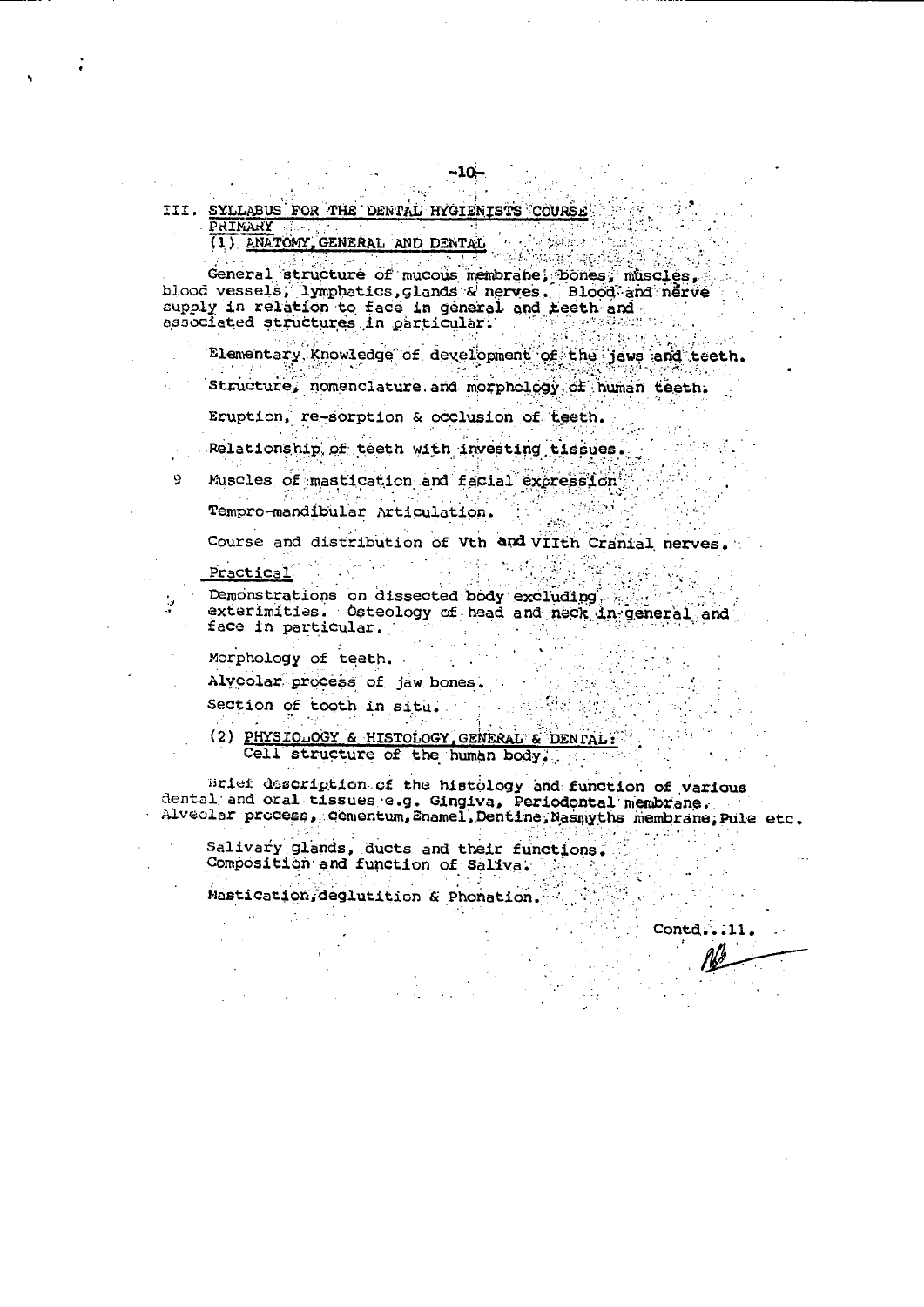concral outlines of the physiological processes of the human body - particularly circulatory.

Practical<br>Study of prepared histological slides of oral and<br>dental tissues. Sections of a tooth.

Routine blood and utine examination

#### (3) MATERIA MEDICA, GENERAL & DENTAL:

Brief descrintion, nomenclature, derivation, dosage, pharmaCological action and therapeutic uses of drugs in commonly used in dentistry. 一场的传真性 经

# Practical: Williams

Preparation of gum paints, mounth washes and dentifices. (4) PATHOLOGY & BACTESIOLOGY, GENERAL AND DENTAL:

 $\mathbf{v} = \mathbf{v} \times \mathbf{v}$  .  $\mathbf{v} = \mathbf{v}$ 

General principles with and repair. A communication

Application of general principles of pathology to tooth<br>and sorrounding tissues.

Dental Anamolies.

Attrition, Abrasion and Erosion. The state there

Oral manifestation of systemic diseases, like diabities,<br>syphillis, anaemia, vitamin deficiencies and infectious diseases.

Neoplasm with reference to oral cavity. All property

Elementary knowledge of Bacteriology, Asensia, Elementary knowledge of Batterior of Datition of Dathology<br>Infection, Immunity, Brief Gescription of Dathology<br>and Bacteriology of dental carles and gingival affections.

#### Practical

 $\mathbf{r}(\mathbf{r})$ 

Study of prepared pathological and bacteriological slides relating to oral and dental conditions. AT SANG ANG KABUPATÈN SA PANG-ANG PANG-ANG PANG-ANG PANG-ANG PANG-ANG PANG-ANG PANG-ANG PANG-ANG PANG-ANG PANG<br>Pang-anggal pang pang-anggal pang-anggal pang-anggal pang pang-anggal pang pang-anggal pang pang-anggal pang p

Clinical demonstration of oral and dental manifestation of systemic disorders. The first disc support of the systemic disorders.<br>All the systemic disorders

**Allegal Contd.** 12

 $\mathcal{F}(\mathcal{A})$  , and  $\mathcal{F}(\mathcal{A})$ 

**1. 不拘证 - 35 科技**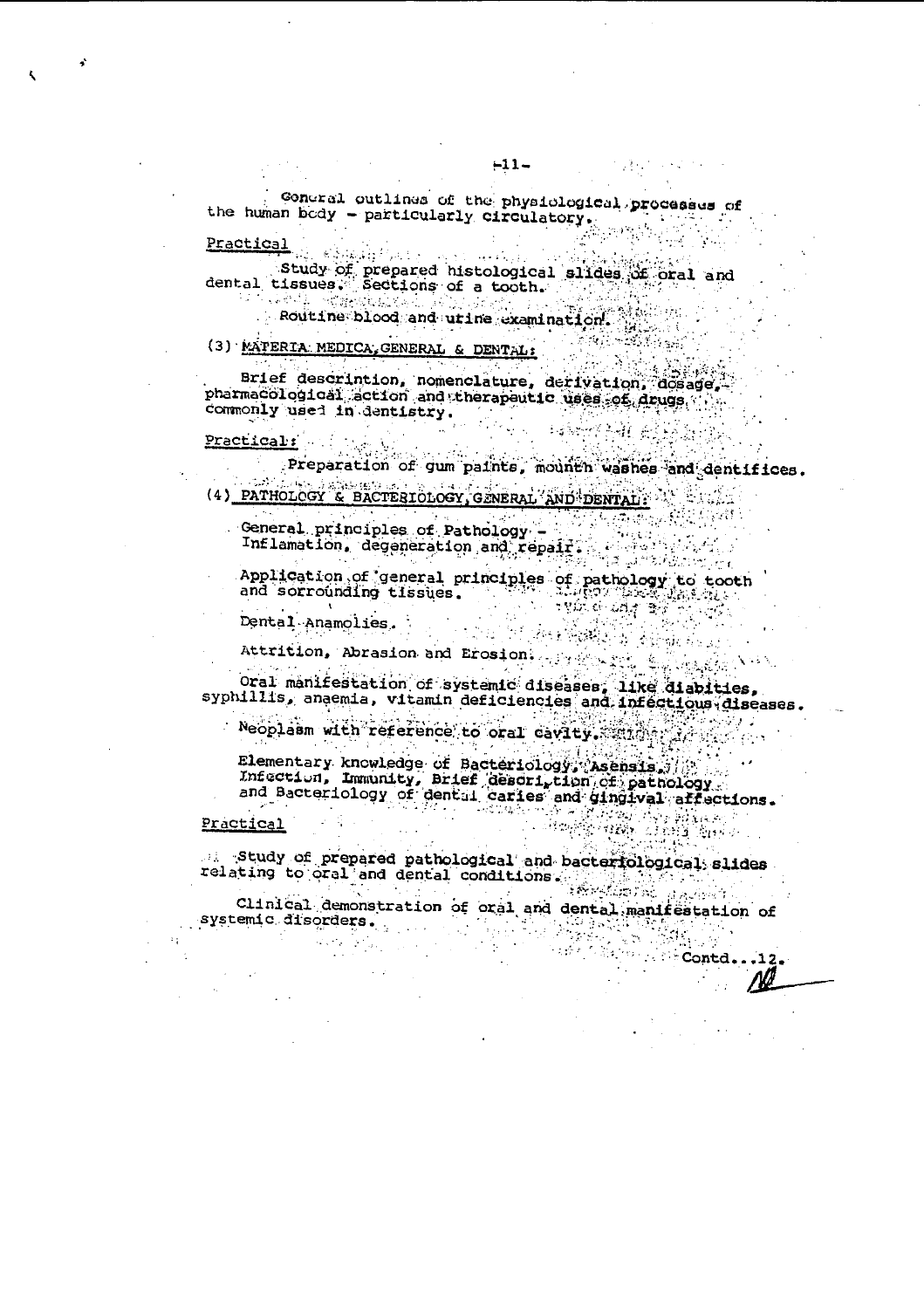#### (5) DENTAL RADIOLOGY:

Fundamental and elementary principle of dental Radiology? The South of the President Research

Technical aspects of Dental Radiographs 1.e. the taking, processing and mounting of Dental Radiographs. DA DALI REKOLISIONIS

Practical: De Partie de la companya alla partie de la partie -Taking, processing and mounting of Dental Radiographs. -Radiation Hazards.

(6) FOOD AND NUTRITION: Lectures and Practicals (3) os randism Basic 'food chemistry' in relation to General and Oral

Health. - 4 한국의 고도(주변) Carbonydrates, fats, proteins, vitamins, minerals and water<br>in relation to dental and oral Health, the contraction

General food requirements for growth, maintenance and repair of the body. alistas en la política de la política de la política de la política de la política de la política de<br>Desdevenimentos de la política de la política de la política de la política de la política de la política de l

Assessment & charting of individual diet & counselling. Effect of mal-nutrition on oral health.  $\mathcal{A} \subset \mathcal{A}$ 

Special diet and its administration in maxillofacial injury cases. - A

(7) DENTAL HYGIENE AND ORAL PROPHYLAXIS (Primary and Final)

 $\sim 20000$ 

Definition.of Hygiene. Definition.of Hygiene.<br>Objectives of Dental Hygiene.<br>Oral Prophylaxis - Various methods.<br>Stains on teath - extrinsic instringic. Stains on teeth - extrinsic, instrinsic. and their management. :

: Dental plaque.

Dental calculous.

Brief description and the role of Oral Prophylaxis in Gingivitis, periodontitis, periodontal and alveolar abscess, stomatitis, gingivosis and paradontosis.

 $\mathcal{L}^{\text{c}}_{\text{c}}(X,Y)$  .

 $\text{Cond}$  =  $\cdot$   $\cdot$  13. ₽

 $\langle \mathcal{M} \rangle$ 

 $\mathcal{L}_{\text{max}}$  ,  $\mathcal{L}_{\text{max}}$ 

(每,表)

en de la provincia<br>Constantino de la provincia del provincia del provincia del provincia del provincia del provincia del provinci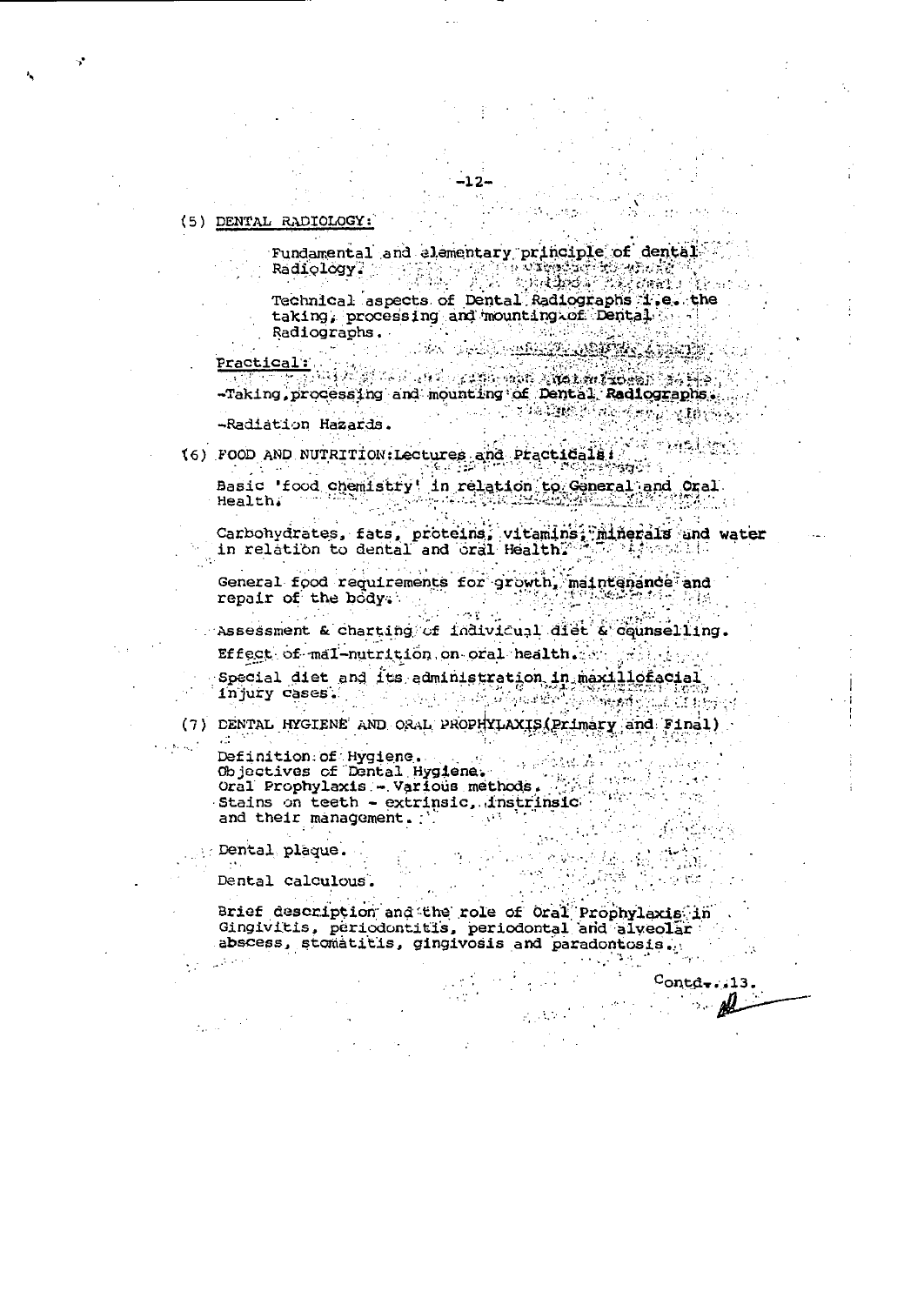Clinical: 化氯氧化铵 经过

Instruments, technique of oral Prophylaxis<br>Destaining and polishing of teeth.<br>Topical application of flourdes. Care of oral cavity and appliances during 

-13-

- (8) ENGLISH Theory and practical: **Teach Marco Teacher**  $\overline{\text{P1}}$  ementary grammer, essay precis, composition, end $\overline{\text{q1}}$ 
	- conversation.  $\mathcal{R}(\mathbb{R})$  )  $\mathcal{R}(\mathbb{R})$  and  $\mathcal{R}(\mathbb{R})$  and
- (9) OFFICE ASSISTINGE PRACTICE MANAGEMENT BOOK KEEPINGAAND.

General office routine, economics, book-keeping terping, ( ) establishment in private practice, record xeeping-services<br>rendered and its financial aspects. Professional referrals<br>PINAL RESERVING AND ORAL PROPHYLAXIS.

- Combined courses at para 7 above. The same of the combined courses at para 7 above. DENTISTRY & PREVENTIVE DENTISTRY.

Definition of Health and Dental Health. (2008) and objects of Dental Health Education. Alms and Contain Dental Health and Children.

Dental Health Education- Parents, mothers (anti- and post-natal), infants, pre-school children and grownups Handicapped children.  $\mathcal{L}^{\text{max}}(\mathcal{L}^{\text{max}})$ EST  $\mathcal{L}_{\rm{max}}$ 

Contd.

Dental caries - Prevalence and prevention.

Periodontal Diseases. Saliva in relation to dental health and disease. Dietic habits and dental Health. Habits and malocolusion. Oral Cancer.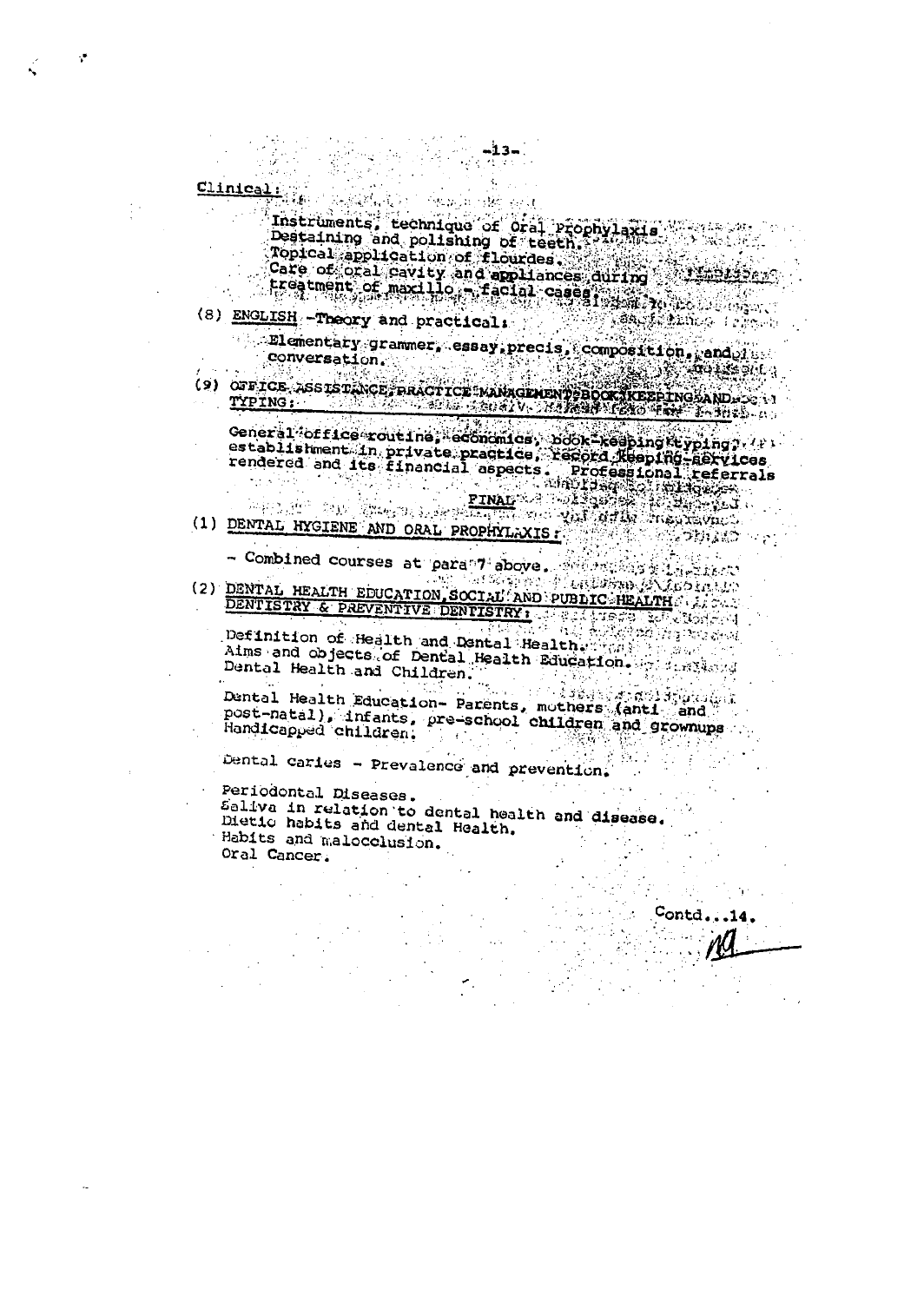Brief outline of historical background of Public Health; History Practical:<br>Practical: Analysis of dentistry and Public Health Services. Dental Health Team in<br>relation to community health.<br>Practical:

-1

 $/$ JK $/$ 

Preparation of models of jaws and teeth normal and pathological dental conditions. A BARTA SALAH SALAH BARA DARI SEBAGAI DAN BARTA DAN BADAN DAN BADA DAN BADA DAN BADA DAN BARTA DAN BADA DAN BA

Designing, drawing and painting of posters on dental health 不可保 education. 高端、 The Advisory 2004年5月

Procedure for arranging short talks; drams and features Procedure roceanisms when Visual aids . The second of the contract of the contract of the contract of the contract of the contract of the contract of the contract of the contract of the contract of the contract of the cont

13) OPERATING ROOM TECHNIQUE AND CHAIR-SIDE ASSISTANCE AND (LECTURES AND PRACTICALS) <u>TELOZOI SPECIFICINE DO</u>

Reception of patients. Sett of the part  $\mathbb{S}\mathrm{int}$ Wikango Lay-out of Reception Room. Conversant with lay out of Dental Surgery and Hygienists Clinic. The Company of the Party of the Company of the Company of the Company of the Company of the Company of the Company of

Chair-sideassistance and technique. The first problem Clinical/Operating Room Technique. Local anaesthetic and equipment.  $\mathcal{L}(\mathcal{A})$ Methods of sterilisation and cars of dental lnstruments. Basic principles in Surgery. The use of instruments in dental practice. Examination and charting of teeth, gingivi, Oral Cavity.

等 人名

a na katika 1999.<br>Tanggal kalendar **Conted** 

المحربي والأكفر ومستسرع المتألف الالالا الأقال والانتقالات

Conta.

 $\Delta \sim 10^{10}$  km s  $^{-1}$ 

2012년 2월 4일 2월 2일 3월 2일 Instruction to patients and recalls. and a stringer (3) 10 mond all years from

**Contract**